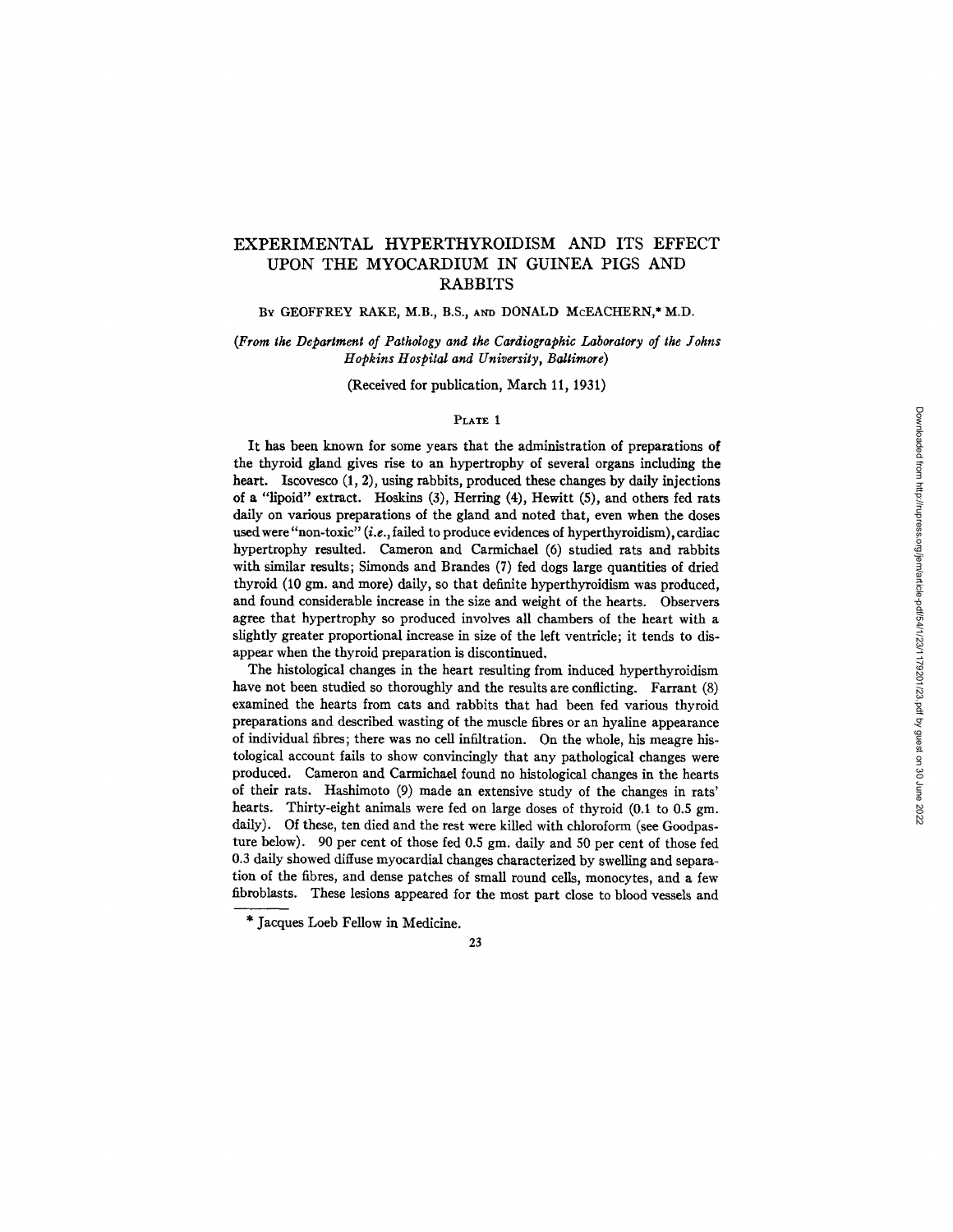under the pericardium; they were said to resemble Aschoff bodies. Four of eleven animals given 0.03 gm. every other day showed similar lesions. Nothing comparable was found in any one of the thirty-six control animals. Hashimoto believed that he had produced in his rats lesions similar to those described by Fahr (10) in hyperthyroidism in man.

In the same year, and entirely independently, Goodpasture (11) published the results of a similar study on rabbits. Seven animals were fed dried thyroid gland (1 gm. daily for 15 to 26 days), and a like number were injected intravenously with thyroxine (1 mg. every 2nd or 3rd day for 9 to 23 days). The animals were killed by a blow on the head. The auricles showed no changes. Small "definite" but insignificant" changes were found in the ventricles, consisting in perivascular fibrosis and slight destruction of fibres about the small vessels in the wall of the right ventricle, with fibrosis in the wall of the left ventricle and papillary muscles. One animal, which died as a result of the hyperthyroid state, showed small fresh necroses. Fifteen animals treated in the same manner were, in addition, subjected to chloroform inhalation for 1 hour and killed 24 to 72 hours later. Twelve of these animals showed areas of necrosis in the left ventricle, mononuclear infiltration, and later the appearance of fibroblasts. Goodpasture concluded that large doses of thyroid products produced the symptoms of hyperthyroidism, but caused only insignificant histological changes in the heart. On the other hand, he believed that these products rendered the myocardium more susceptible to injury, since chloroform inhalation, which in ten control animals had failed to produce any myocardial lesions, produced necroses in the hyperthyroid animals.

Takane (12) fed thyreiodin to rats, guinea pigs, and rabbits. He found that when large quantities were avoided *(i.e.*, 0.08 gm., which caused too rapid death), an acute myocarditis was produced with changes in the muscle fibres, and a diffuse or localized infiltration of cells in the wall of the left *ventricle.* The changes appeared about the 7th day. Sodium and potassium iodides produced similar changes. From the figures of yon Furth (13) and Riesenfeld (14), Takane assumed that the heart contained more lactic acid than any other organ, and that this substance liberated free iodine which produced the myocarditis. This explanation is often accepted and frequently quoted, but the figures themselves are open to question. Von Furth's estimations were made on tissues 48 hours post mortem, Riesenfeld's following sudden death in one individual. Subsequent work on animals, with more rapid and careful technique, has shown that the lactic acid values of resting mammalian skeletal muscle are more than double those of the myocardium (15, 16).

The lack of uniformity in the microscopical findings of induced hyperthyroidism is striking. Hence we have undertaken to determine what these are. Cameron and Carmichael found no changes. Those described by Farrant and Goodpasture are insignificant, while those of Hashimoto and Takane are apparently well marked and extensive.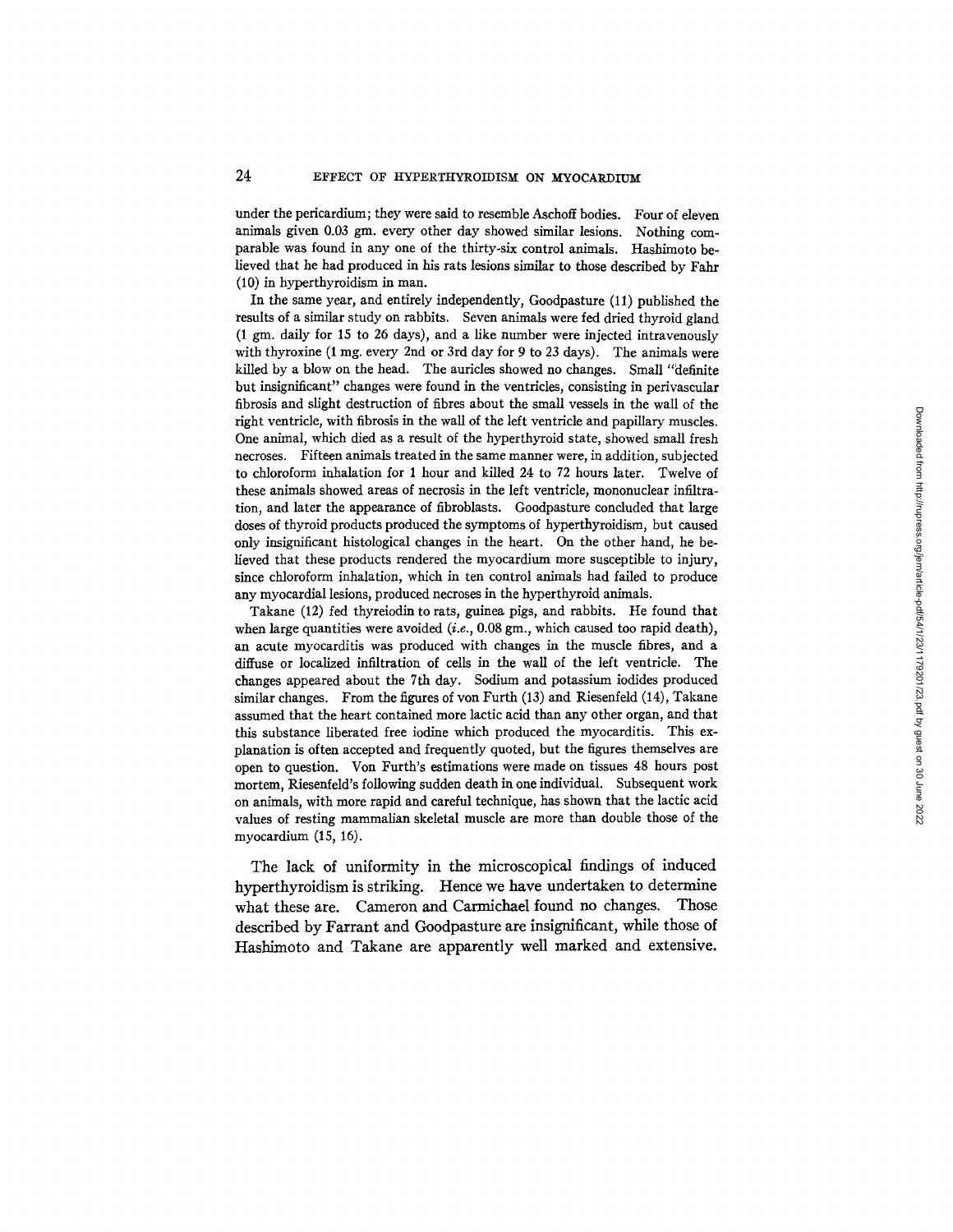Hashimoto's use of chloroform to kill twenty-eight of his thirty-eight rats suggests, upon first thought, that he may have accidently reproduced Goodpasture's experiments. Since however, considerable time would be required for the appearance of the small round cells, monocytes, and fibroblasts found in the lesions such an inference seems improbable.

### *Material*

In the present work both rabbits and guinea pigs were used. The weight, temperature, and heart rate of each animal was recorded every other day during the experiment. The injections of thyroxine were made intramuscularly on alternate days; the quantities varied slightly. Guinea pigs received thyroxine in doses of 0.10 to 0.17 mg. per day over 4 to 83 days. Rabbits received doses of 0.10 to 0.35 mg. per day over 2 to 13 days. Thyroxine ("Roche") was used throughout. The degree of hyperthyroidism produced was judged by the loss of weight, the increase in heart and respiratory rate, diarrhea, apprehensiveness, and, in more extreme instances, by the great muscular weakness. It was observed that the animals showed great individual variation in susceptibility to thyroxine. Evidences of hyperthyrodism appeared as a rule within 36 to 48 hours after the first injection, and progressed with succeeding doses. Of the animals which died, all were discarded except those that were still warm when found. The majority of animals were killed by a sharp blow on the head. The tissues were fixed almost immediately in either Zenker-formol solution or in formalin. Sections were made from both auricles and ventricles and in practically every instance from the lungs and adrenals also.

In the case of both rabbits and guinea pigs, a series of control (normal) hearts were examined, in order to ascertain the variety and extent of changes present in normal animals.

## *The Findings in Guinea Pigs*

The hearts from twenty normal guinea pigs were carefully studied. These animals were taken from stock, weight and temperature were recorded on alternate days over periods of time corresponding to the experiment, and if any animal showed signs of ill health it was discarded.

In the majority of control hearts, there were vacuolated muscle fibres which were more plentiful beneath the epicardium and endocardium. Beneath the endocardium, especially close to the point of attachment of the valve cusps, cells were abundant, either scattered or in small groups. These cells were for the most part monocytes or lymphocytes, but there were also occasional pseudo-eosinophil leucocytes. Less conspicuous were small groups of monocytes and lym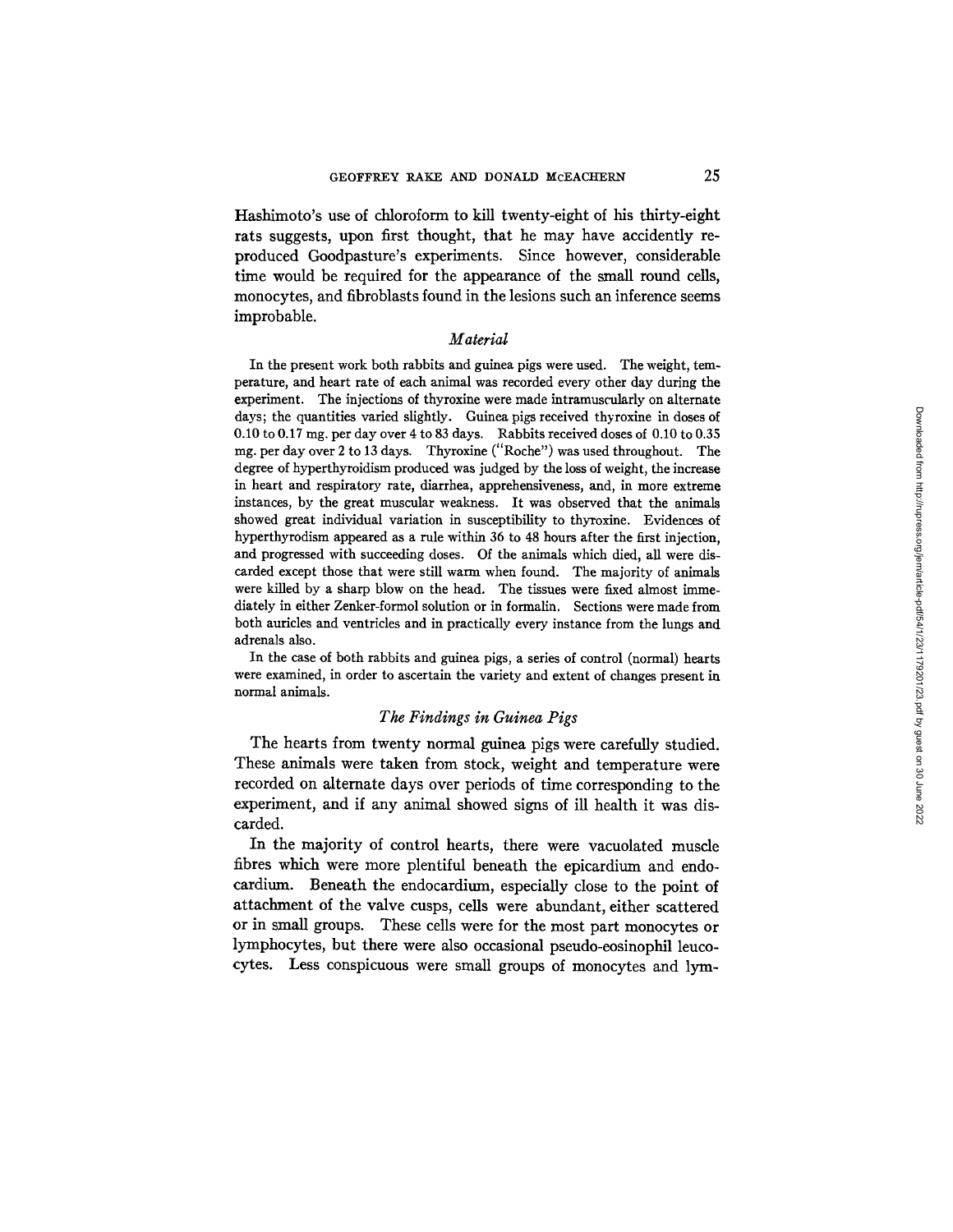phocytes close under the pericardium and in association with the smaller branches of the coronary arteries. Finally, occasional collections of similar cells were seen between the muscle fibres. The fibres themselves showed no changes apart from the vacuoles already mentioned. There was no necrosis nor any scarring.

Complete autopsies were performed on seventeen guinea pigs, which had received thyroxine. Eight of these showed evidence, either macroscopic or microscopic or both, of spontaneous pneumonia apparently with *B. bronchisepticus*; the other nine showed no infection. For reasons which will shortly be obvious, these two groups will be discussed separately.

In the nine uninfected animals no myocardial changes whatever were found save in No. 17. In one place in the wall of the left ventricle of this animal there was found a small area of dead muscle fibres surrounded by a large number of lymphocytes; there was no other abnormality. These nine animals received injections of thyroxine varying from 0.07 to 0.17 mg. daily over periods up to  $10\frac{1}{2}$  weeks, and in six of them very severe hyperthyroidism was produced. Singularly enough, the one animal to show a lesion was the one with the least evidence of hyperthyroidism. It was noted in both guinea pigs and rabbits that the hearts of hyperthyroid animals were considerably larger than the normal. This appeared to be due largely to dilatation, though doubtless some hypertrophy was present also. The heart invariably stopped in diastole, leaving the chambers dilated and the auricles filled with dark blood.

Rigor mortis of the skeletal muscles occurred much sooner after death in the hyperthyroid than in the normal animals, though neither were allowed to struggle. Hashimoto (9) noted this phenomenon in the cardiac muscle of his animals.

Of the eight infected guinea pigs *(bronchisepticus),* five showed definite myocardial damage. The changes were variable. In places. there were small masses of necrotic, granular, and pink staining tissue surrounded by monocytes and pseudo-eosinophil leucocytes (Fig. 1). In other places a few cells were collected around one or two dead and granular muscle fibres. At a later stage, there were seen occasionally areas of vacuolated and shrunken fibres with collapsed stroma, a few lymphocytes, and some fibroblasts. Another lesion was char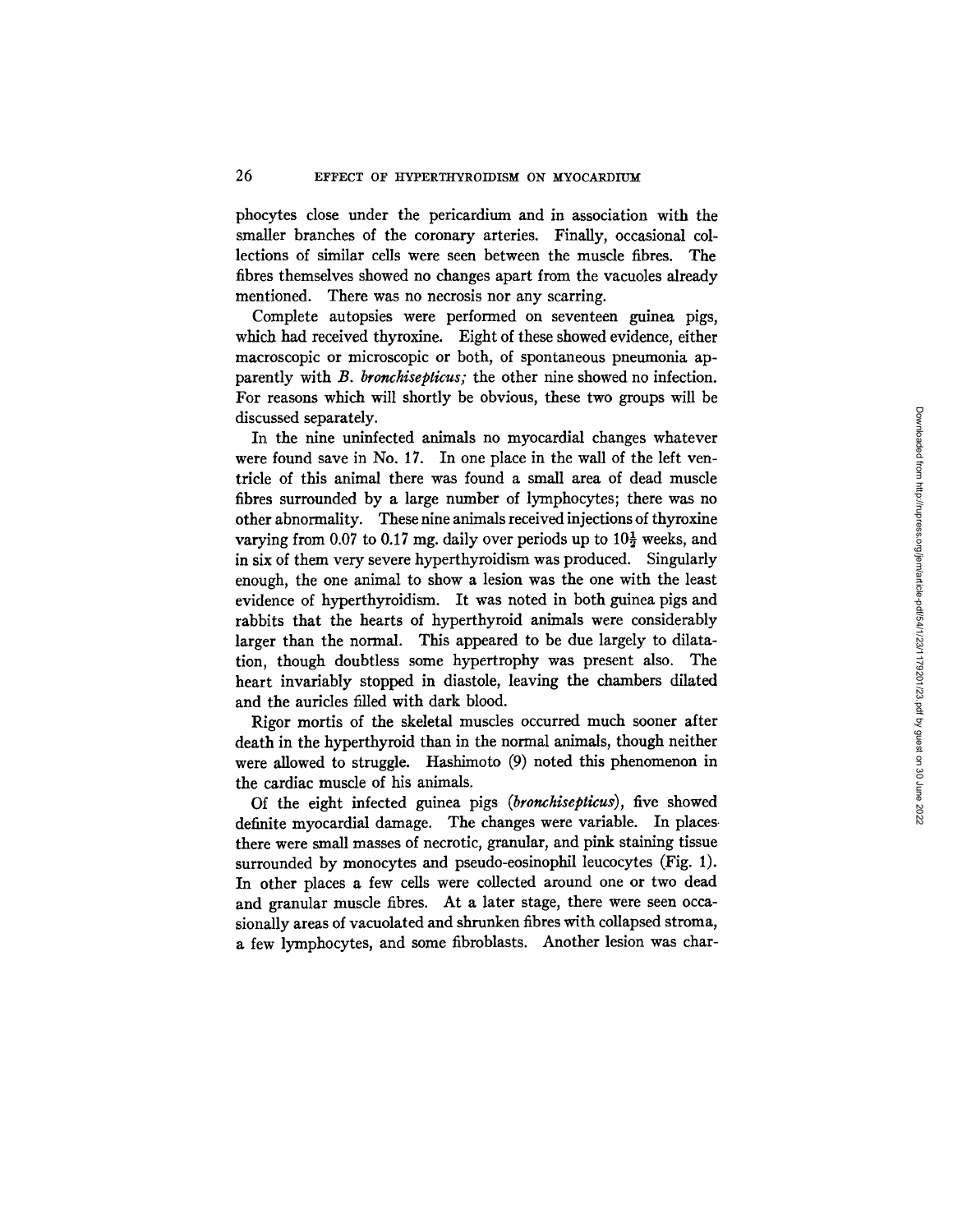acterized by the accumulation of large clear elongated cells, with clear nuclei, which surrounded degenerated muscle fibres, often in association with small vessels. On more detailed examination these cells showed a very close resemblance to the cells of the sarcolemma, and it is believed that they represented a proliferation of those cells, perhaps in an attempt at repair. An extreme example of such accumulation of large clear cells is seen in Fig. 2. Finally, in two cases there was extreme vacuolation of the muscle fibres so that they appeared to be "blown out" (Fig. 1). These vacuoles did not stain with fat stains.

It seems certain that these lesions are not due to the hyperthyroidism alone, but it is conceivable that, as in Goodpasture's chloroform experiment, the hyperthyroidism may have had an adjuvant action. From the meagre literature on spontaneous *bronchisepticus* infection it is difficult to ascertain what damage this disease can produce in the myocardium. The most definite statement on the subject is in the paper by Strada and Traina (17), describing an epidemic of pneumonia in guinea pigs, caused by an organism which subsequent investigators (18) have recognized as *B. bronchisepticus.* They say that the organ next most affected after the lung itself is the heart, which often shows well marked areas of "degeneration."\*

## *The Findings in Rabbits*

Forty-three control "normal" rabbits were taken from stock and killed after a period of observation similar to that of the guinea pigs. In each case a complete autopsy was performed and the myocardium examined with especial care. As in the guinea pigs, the majority of normal hearts showed vacuolated muscle fibres. Occasionally this change was extensive and well marked. Groups of lymphocytes and monocytes were present close to the small vessels and between the muscle fibres. Most striking were the occasional areas of fibrocytes and lymphocytes associated with vacuolated and collapsed muscle fibres (Fig. 3). In other cases there were less conspicuous areas in which

<sup>\*</sup> Oskar Seifried (in Jaff6's recently published Anatomy and pathology of spontaneous diseases of small laboratory animals, Berlin, 1931, 584) says of pleuropneumonia due to *B. bronchisepticus,* "moreover degeneration of the myocardium, congestion, and cloudy swelling of the parenchyma are often demonstrable."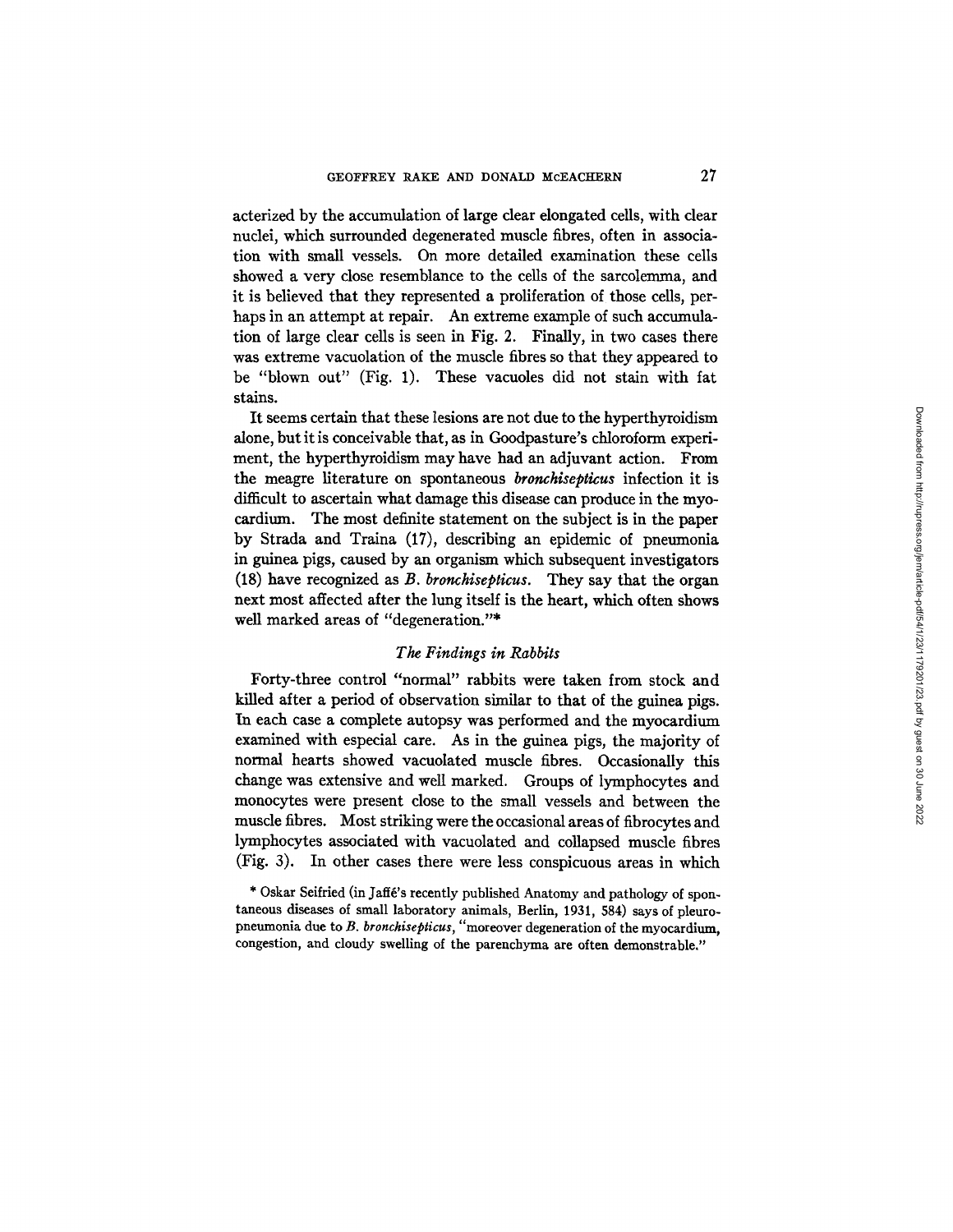a few lymphocytes were accumulated around disintegrating fibres and collapsed stroma. Areas of scarring were sometimes found, most frequently in the base of the papillary muscles, and in one case there was a collection of large clear cells, resembling those of the sarcolemma, close to a small vessel. In all, six out of the forty-three normal controls showed the definite abnormalities described--focal destruction of muscle fibres and cell infiltration.

Forty-four rabbits, which received intramuscular injections of varying amounts of thyroxine every other day, were killed and complete autopsies performed. Of these forty-four rabbits, fifteen showed lesions in the myocardium. Some of these lesions were obviously fresh; small groups of necrotic and disintegrating fibres were surrounded by lymphocytes, monocytes, or more rarely pseudo-eosinophils (Fig. 4). At a later stage there were areas from which the fibres had largely disappeared, the stroma had collapsed, and fibroblasts were present. Finally there were distinct and dense scars. Apart from this type of lesion, three of the cases showed greatly vacuolated or blown out muscles fibres similar to those noted in the guinea pigs, and, in two cases, areas of what were apparently proliferated sarcolemma cells were seen. On the whole the lesions in the myocardium of these rabbifs differed only in degree, and that slightly, from those seen in the control series.

#### DISCUSSION

In the case both of guinea pigs and rabbits the administration of thyroxine alone has produced, at most, only insignificant morphological changes in the myocardium. In the series of uninfected guinea pigs, only one out of nine showed a myocardial lesion, and it is possible that this animal, No. 17, may in reality have had an early infection in one lung which the single routine section failed to show. The relation of this single lesion to the hyperthyroidism seems improbable, since, as has already been pointed out, this guinea pig showed the least evidence of hyperthyroidism of any animal in the series. It is obvious that the frequent occurrence of myocardial lesions in the animals with pulmonary infection is of considerable importance in the interpretation of results. Inasmuch as previous investigators have not dealt, specifically, with this point, it is difficult to evaluate the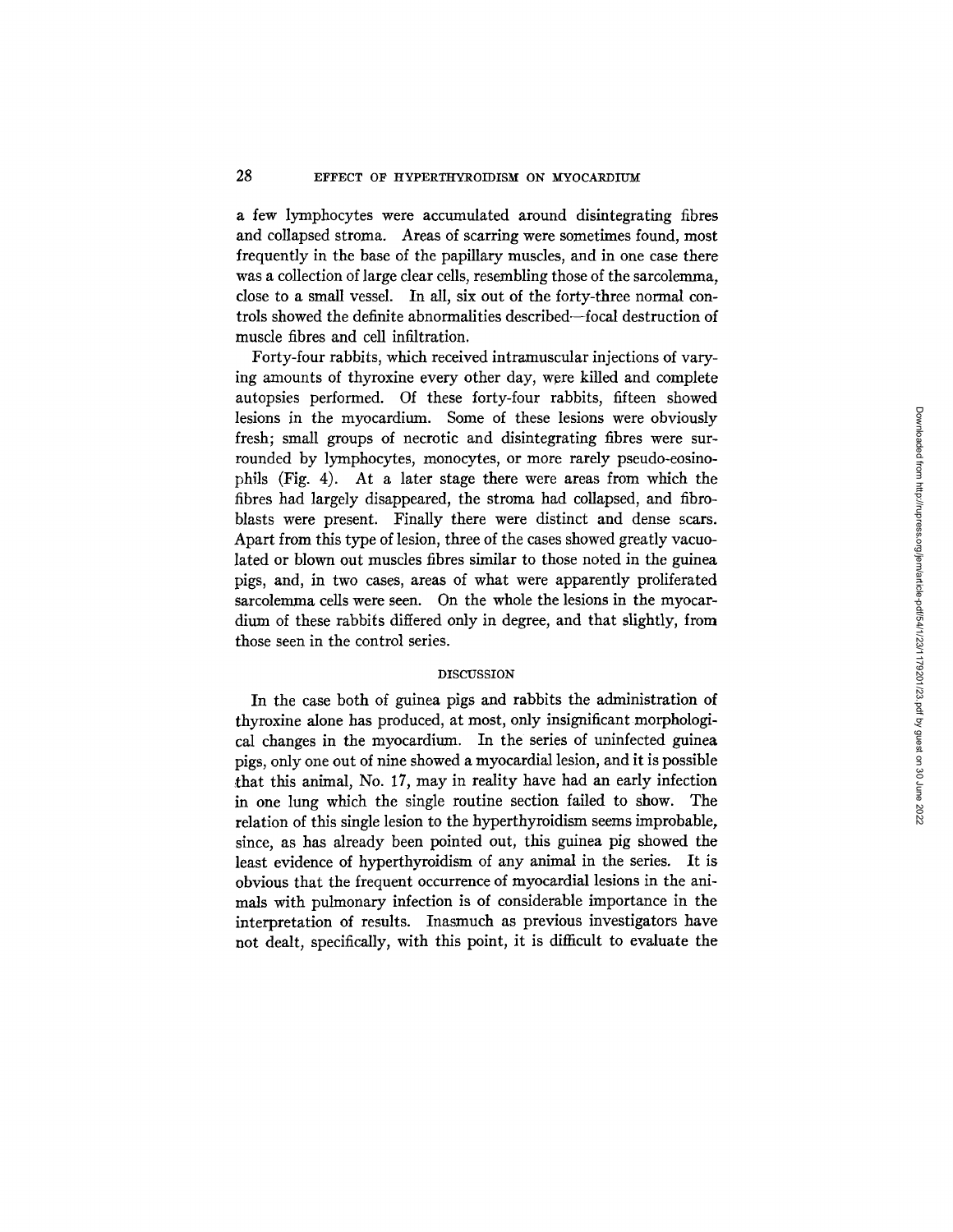significance of the myocardial changes which they have described. In the present study, animals placed in the control group and given no thyroxine were discarded if infections occurred. It is not known therefore whether cardiac lesions, similar to those described above, occur as a result of infections in the absence of hyperthyroidism.

The lesions produced in the rabbits were different only in degree, and not in quality, from those seen in the controls. This latter point is interesting, and indeed may serve as a clue towards the solution of the problem. As has been pointed out elsewhere (19), the lesions in the myocardium of human cases of hyperthyroidism differ in degree only from the changes found in a control group of "normal"\* hearts of the same age period. It would seem probable, on the basis of this evidence, together with that presented in the present paper, that the hyperthyroidism itself produces no specific lesion. It is conceivable that damage produced, on the one hand, by the wear and tear and on the other, by any associated infection or other disease, tends to be more accentuated in the individual with hyperthyroidism than in the normal individual. This point is however far from settled.

It is certain that in the past too much emphasis has been laid upon the morphological changes in the myocardium, with a consequent neglect of important alterations in the metabolism and function of the cardiac muscle. It would seem probable that physiological studies may bring us to a better understanding of the cardiac abnormalities in hyperthyroidism.

#### SUMMARY

A study has been made of the pathological changes in the hearts and other tissues of animals rendered hyperthyroid with thyroxine. Forty-four rabbits and seventeen guinea pigs were given intramuscular injections of thyroxine every other day and sacrificed at varying intervals. Tissues from a series of normal animals (twenty guinea pigs and forty-three rabbits) were examined as a control. The changes in the heart and other tissues of hyperthyroid animals were insignificant and varied but little from changes seen in normal control animals. Of eight thyrotoxic guinea pigs that developed coincidental infection

<sup>\*</sup> These normal hearts were chosen from individuals who had no cardiac disease nor evidence of any specific or unspecific infection.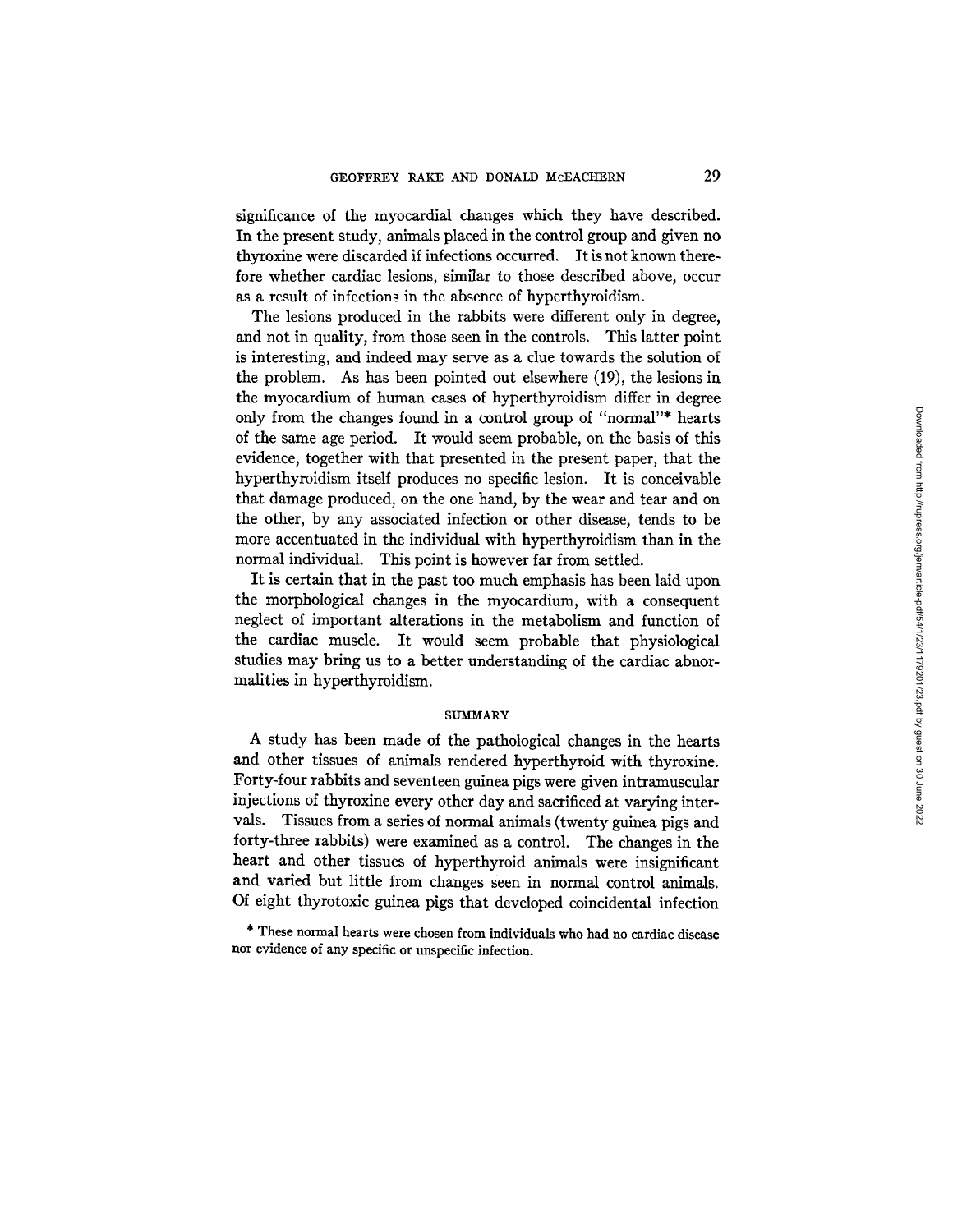*(bronchisepticus)* all showed myocardial lesions. Of nine thyrotoxic guinea pigs, free of infection, only one gave evidence of myocardial change. It is pointed out that hyperthyroidism, per se, cannot be held responsible for these lesions, which would appear to have been associated with the infection.

It was noted that rigor mortis of the skeletal muscles occurred much sooner in the bodies of hyperthyroid animals than in normal animals.

#### BIBLIOGRAPHY

- 1. Iscovesco, M. H., *Bull. el m~m. Soc. mid. HOp. Paris,* 1912, 34, 758.
- 2. Iscovesco, M. H., *Compt. rend Soc. bid.,* 1913, 75, 361.
- 3. Hoskins, *E. R., d. Exp. Zool.,* 1916, 21,295.
- 4. Herring, P. T., *Quart. J. Exp. Physiol.,* 1917, 11,231.
- 5. Hewitt, J. A., *Quart. J. Exp. Physiol.,* 1920, 12, 347.
- 6. Cameron, A. T., and Carmichael, *J., J. Physiol.,* 1920-21, \$4, p. lxxiv.
- 7. Simonds, J. P., and Brandes, W. W., *Arch. Int. Med.,* 1930, 45, 503.
- 8. Farrant, R., *Brit. Med. J.*, 1913, 2, 1363.
- 9. Hashimoto, H., *Endocrinology,* 1921, 5, 579.
- 10. Fahr, T., *Contr. allg. Path. u. path. Anat.,* 1916, 27, 1.
- 11. Goodpasture, *E. W., J. Exp. Med.,* 1921, 34, 407.
- 12. Takane, K., *Virchows Arch. path. Anat.,* 1926, 259, 1,737.
- 13. yon Furth, O., *Biochem. Z.,* 1915, 69, 199.
- 14. Riesenfeld, G., *Biochem. Z.,* 1920, 109, 249.
- 15. Katz, L. N., and Long, C. N. H., *Proc. Roy. Soc. London, Series B,* 1925-26,99, 8.
- 16. Andrus, E. C., McEachern, D., Perlzweig, W., and Herman, *S., J. Clin. Inv.,*  1930, 9, 16.
- 17. Strada, F., and Tralna, R., *Contr. Bakt., 1. Abt.,* 1900, 28, 653.
- 18. Smith, *T., J. Med. Research.,* 1914, 29, 291.
- 19. McEachern, D., and Rake, G. W., *Bull. Johns Hopkins Hosp.*, 1931, 48, 273.

## EXPLANATION OF PLATE 1

FIc. 1. Section of myocardium from hyperthyroid guinea pig infected by *bronchisepticus.* Area of necrotic fibres surrounded by leucocytes. Vacuolation of muscle fibres.  $\times$  94.

FIG. 2. Section of myocardium from infected, hyperthyroid guinea pig. Accumulation of large clear cells and of leucocytes.  $\times$  94.

FIG. 3. Section of myocardium from a normal rabbit. Muscle fibres replaced by area of fibroblasts and lymphocytes.  $\times$  112.

FIG. 4. Section of myocardium from an hyperthyroid rabbit. Area of disintegration of fibres with small round cells.  $\times$  112.